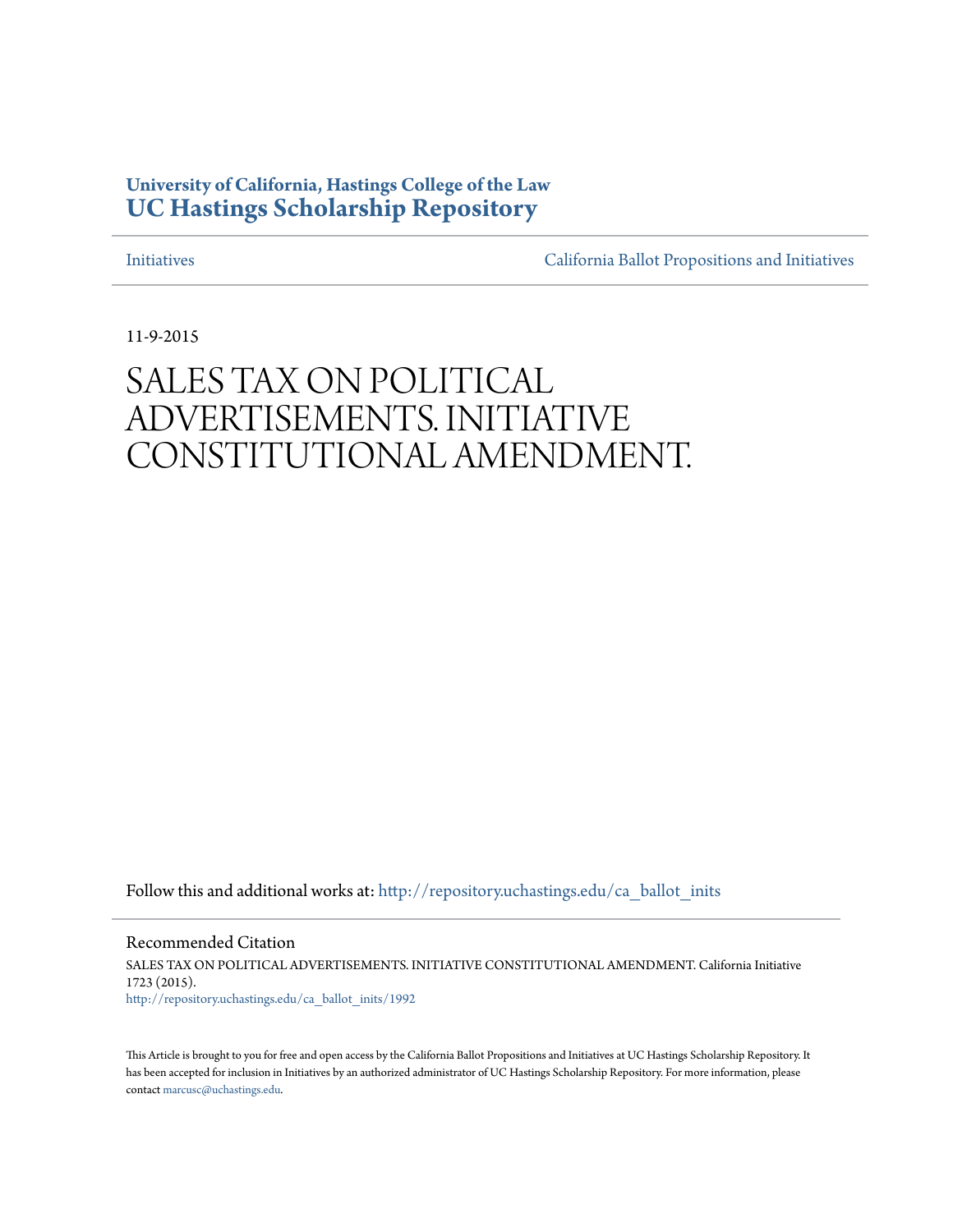**1** 5 - 0 0 6 **1** 

Office of the Attorney General **ATTN:** Initiative Coordinator **P.** 0. Box 944255 Sacramento, CA 94244-2550

SEP 0 8 2015

INITIATIVE COORDINATOR ATTORNEY GENERAL'S OFFICE

Attorney General of California:

This note is a written request for a circulating title and summary for the attached proposed initiative measure.

I've enclosed a check for \$200.

Further, here are my required attestations.

I, Terrance Lynn, declare under penalty of perjury that I am a citizen of the United States, 18 years of age or older, and a resident of San Mateo county, California.

Signed. Dated. August 23, 2015

I, Terrance Lynn, acknowledge that it is a misdemeanor under state law (Section 18650 of the Elections Code) to knowingly or willfully allow the signatures on an initiative petition to be used for any purposes other than qualification of the proposed measure for the ballot. I certify that I will not knowingly or willfully allow the signatures for this initiative to be used for any purpose

other than qualification of the measure for the ballot<br>Signature of Proponent Dated this 23rd day of August

As a suggestion, you may consider this as a working title and summary for the initiative. 1000% Sales Tax on Political Advertisements

"This initiative would create a new sales tax of 1000% (one-thousand percent) on all political advertisements and sponsorships, including barter, delivered within the state of California. The proceeds of this sales tax shall only benefit California public education."

For more information about this initiative and as my public contact information, please visit my website www.theTerryLynn.com. My email is contact@theTerryLynn.com. My address is 165 Georgia Lane, Portola Valley, California 94028.

Regards, Terrance Lynn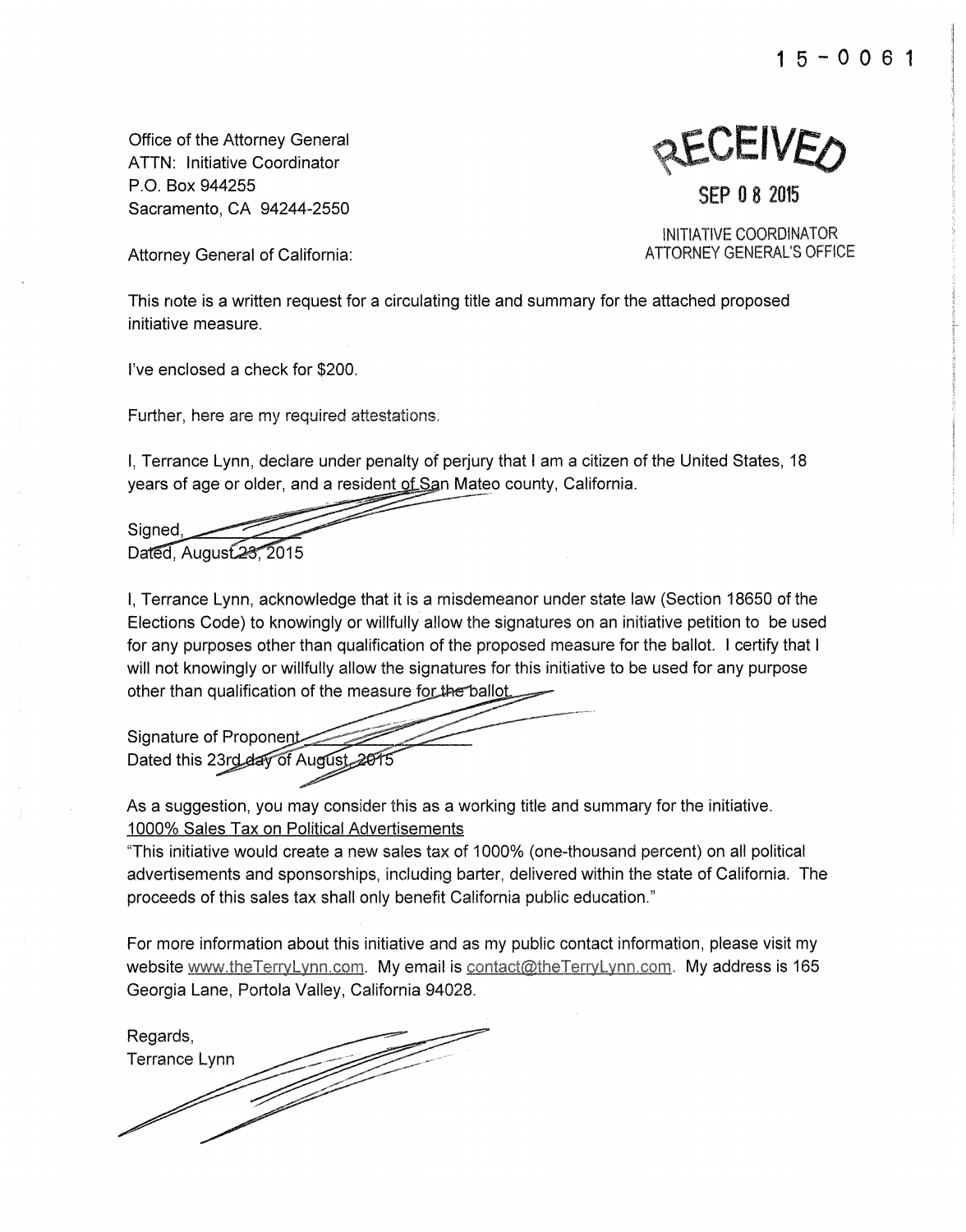## **1000% Sales Tax on Political Advertisements in California**

This initiative amends the California Constitution, Article 13, Section 35, (b).

It adds a section 3 as follows:

"For the privilege of influencing public elections and political issues, a sales tax of 1,000% (one thousand percent) is hereby imposed upon Political Advertisements. The proceeds of which shall solely benefit California public education. There shall be no exemptions to this tax except as federally required or as passed by a California ballot initiative.

Political Advertisements shall mean any political advertising delivered within the state of California. This is applicable to both cash and barter transactions. This includes but is not limited to all media spending by political parties, political action committees or candidates.